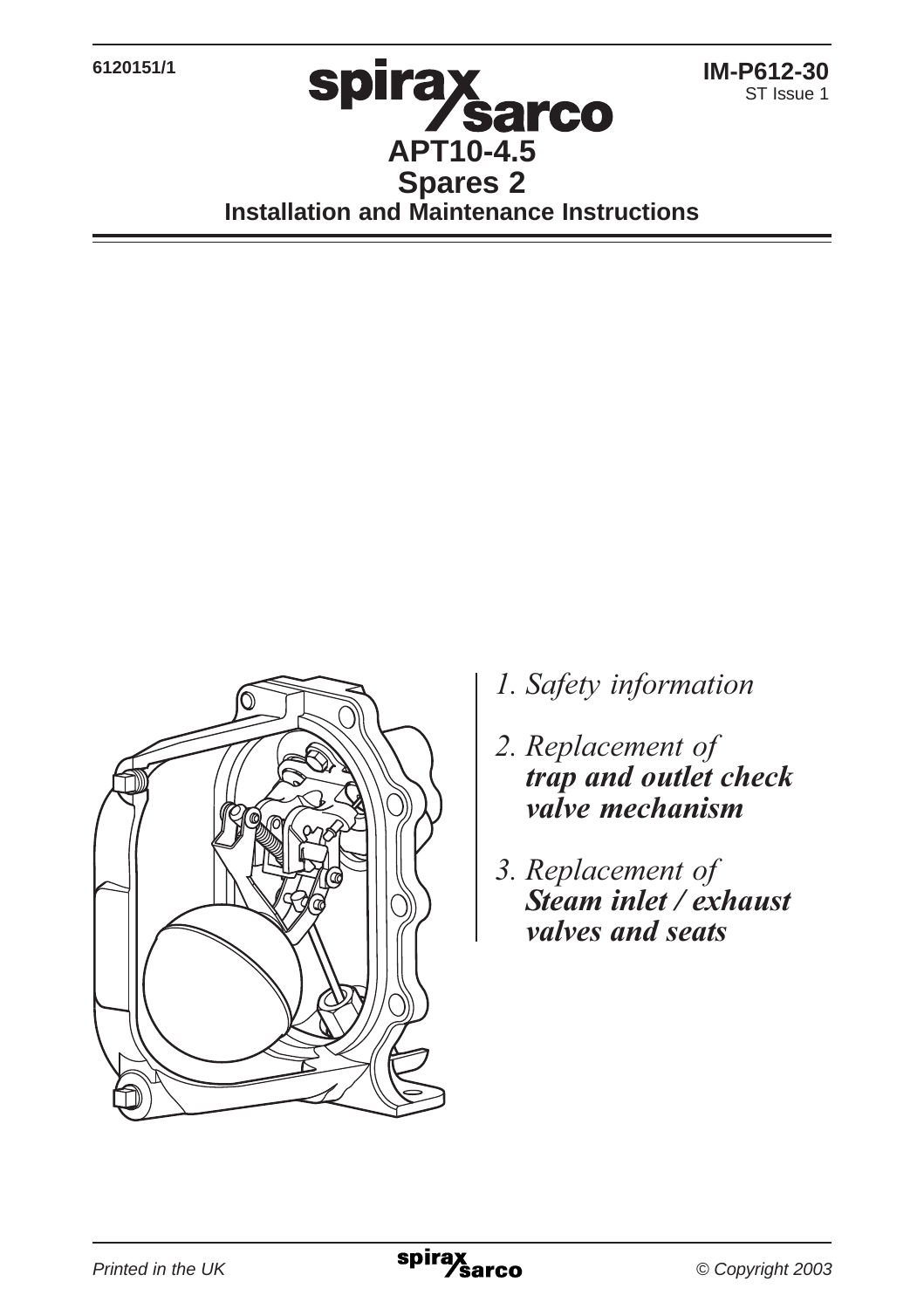## 1. Safety information

**Before any installation or maintenance procedure, ensure that all steam or condensate lines are isolated.**

**Ensure any residual internal pressure in the product or connecting lines is carefully relieved. Also ensure any hot parts have cooled to prevent risk of injury from burns.**

**Always wear appropriate safety clothing before carrying out any installation or maintenance work.**

**Always use suitable lifting gear and ensure the product is safely secured.**

**When dismantling this product, care should be taken to prevent injury from the snap action mechanism.**

**Always handle with care.**

#### **Disposal**

**There are no hazardous materials used in the construction of this product.**

**Any unwanted material should be recycled or disposed of in an environmentally friendly manner.**

### 2. Replacement of trap and and the *direct valve mechanism*

**Please ensure the safety recommendations are observed before commencing with any maintenance of this product.**

### **Tools required**

19 mm A/F socket, 24 mm A/F socket, Flat blade screw driver, Torque wrench, Long nose pliers.

#### **To fit the new trap and outlet check valve mechanism**

- **1.** Disconnect all connections to the cover. Remove the cover bolts using a 19 mm A/F socket, then carefully slide the cover assembly away from the body (225 mm minimum withdrawal distance will be needed). Lift the cover assembly to a bench or other convenient working surface and clamp securely, avoiding contact with the gasket face.
- **2.** Gently remove used gasket material from the body and cover being careful not to damage the gasket sealing faces.
- **3.** Carefully fit a new gasket (item 2) into the existing body.
- **4.** Remove split pin, washer and shaft from the trap pivot (Z) (See Fig. 1).
- **5.** Remove trap valve stem (item 22) from the mechanism.
- **6.** The float and lever (items 5, 6) can now be swung up out of the way leaving access to the trap and check valve assembly.
- **7.** Using the 24 mm A/F socket unscrew the trap and check valve housing (item 9).
- **8.** The whole trap and check valve assembly can now be carefully withdrawn from the cover.
- **9.** There are no serviceable parts within this assembly; the replacement spares kit contains all new parts.
- **10.** Before fitting a new mechanism, clean the trap housing bore within the cover ensuring any sludge or scale is carefully removed. Remember to fit a new gasket (item 23).

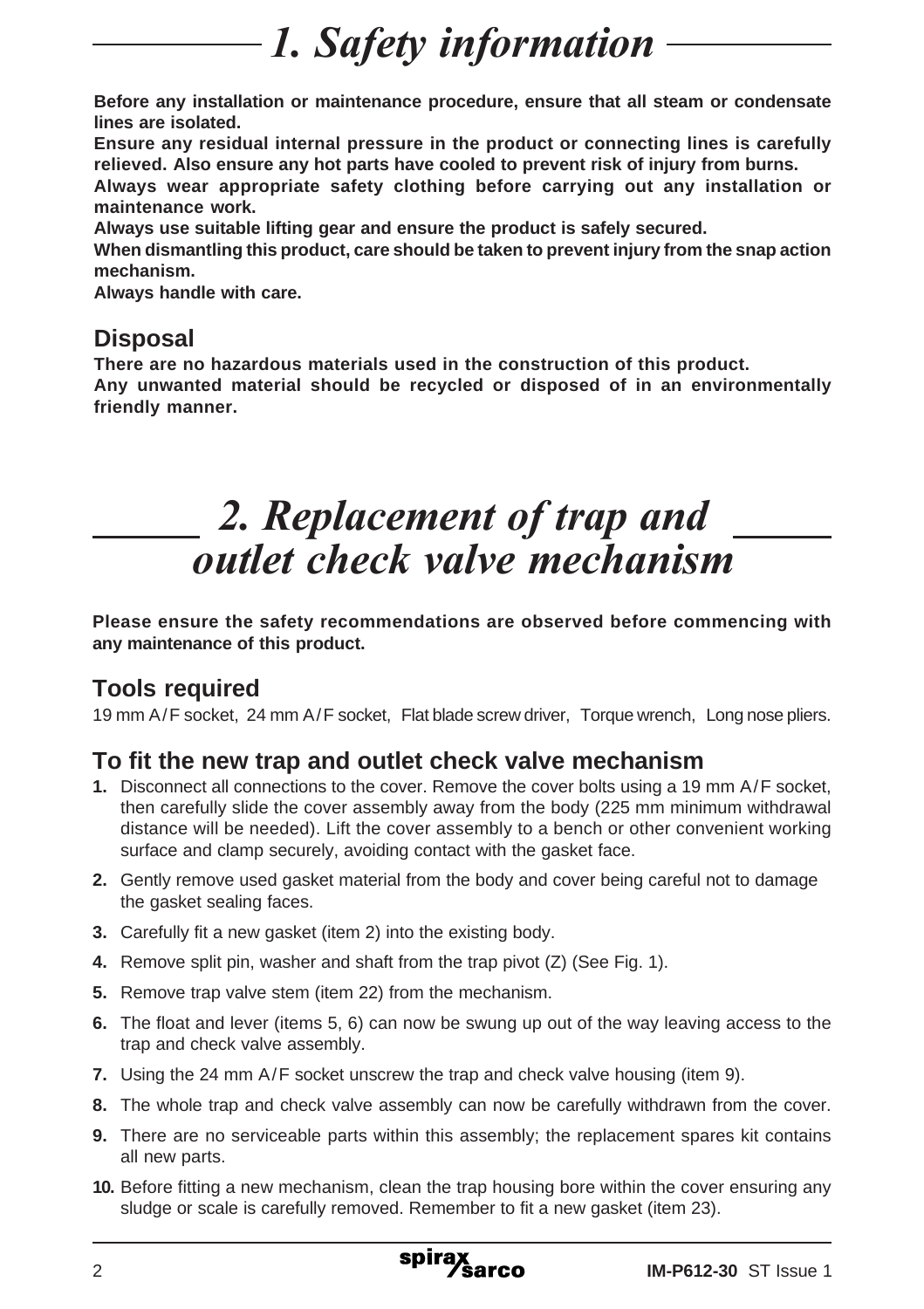#### **11. Assembly is the opposite to removal**.

- **12.** Tighten the 24 mm A/F trap housing to  $125 \pm 7$  N m  $(92 \pm 5)$  lbf ft).
- **13.** Refit the trap valve stem and trap pivot shaft (Z) (length 40 mm) remembering to use new split pins and washers - to the trap lever (item 5).
- **14.** Move the float to its upper and lower limits to ensure the trap mechanism operates smoothly and the valve stem (item 22) slides smoothly within its guide.
- **15.** With the mechanism fully assembled, refit the cover assembly to the body, ensuring the gasket faces are carefully aligned and no parts of the gasket are trapped or pinched outside the sealing areas.
- **16.** Refit the cover bolts ensuring they are sequentially tightened in opposing pairs, gradually increasing torque to  $63 \pm 5$  N m.

| <b>Bolt size</b> | Socket size | <b>Tightening torque</b>           |
|------------------|-------------|------------------------------------|
| M12 x 45         | 19 mm $A/F$ | $63 \pm 5$ N m (46 $\pm$ 4 lbf ft) |

**17.** Carefully reconnect the motive steam supply and the exhaust lines to the connections marked (S) and (E), and the condensate inlet and outlet to the connections marked (IN) and (OUT). The APT10-4.5 is now ready to recommission.

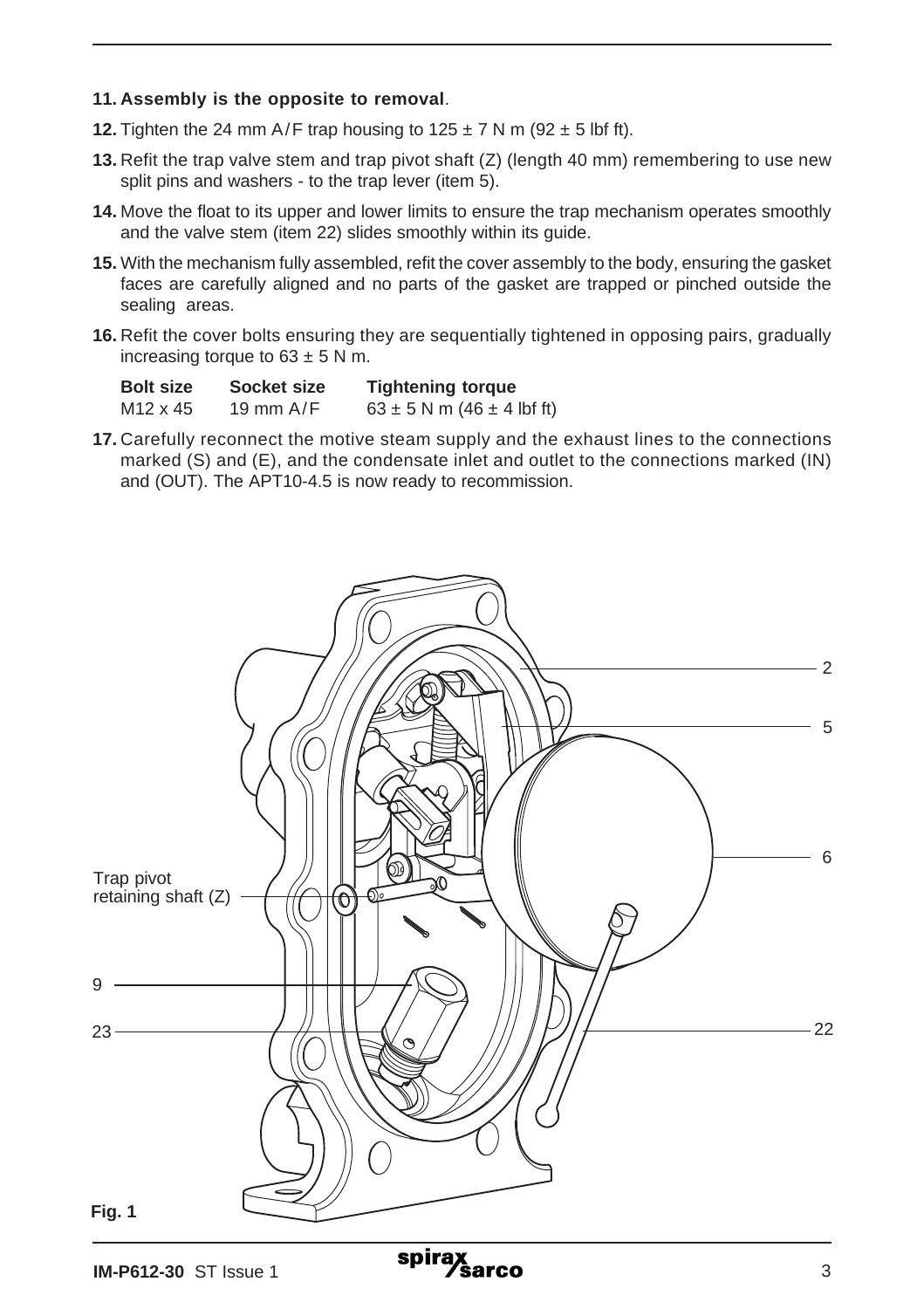## 3. Replacement of steam inlet / exhaust valves and seats

**Please ensure the safety recommendations are observed before commencing with any maintenance of this product.**

#### **Tools required**

13 mm, 19 mm A/F sockets, 24 mm Deep series A/F socket, Flat blade screw driver, Torque wrench and Long nose pliers.

#### **To replace the steam inlet and exhaust valve and seats**

- **1.** Remove the cover and old gasket (see cover gasket replacement procedure in Section 2).
- **2.** Lift the cover assembly to a bench or other convenient working surface and clamp securely, avoiding contact with the gasket face.
- **3.** Carefully remove the circlip from the end of the steam inlet valve (item 17).
- **4.** Remove the three M8 bolts (items 20) using the 13 mm A/F socket.
- **5.** Lift away the whole pump bracket assembly as this will allow access to the valve seats. **Note: Do not allow the spring in the pump mechanism to bend back on itself as this may damage the coils and shorten the life of the spring.**
- **6.** Using the 24 mm socket unscrew both the steam inlet and exhaust seats.
- **7.** The seats, metal gaskets and steam inlet valve can now be removed.
- **8.** Carefully clean the threads and gasket faces within the cover assembly ensuring all residues are removed.
- **9.** Insert the replacement steam valve assembly (items 16 and 17) according to Fig. 2.
- **10.** Place a new metal gasket (item 19) onto the threads of the seat before tightening into the cover.
- **11.** Tighten the seat using the 24 mm socket to  $125 \pm 7$  N m  $(92 \pm 5)$  lbf ft).
- **12.** The exhaust seat can be replaced in a similar way.
- **13.** Refit the whole pump bracket to the cover and tighten the three M8 bolts using the 13 mm A/F socket to  $18 \pm 2$  N m  $(13 \pm 1.5)$  lbf ft).
- **14.** It is important to ensure a new circlip is fitted to the steam inlet valve after the bracket has been bolted in place.
- **15.** To remove the exhaust valve (item 18), remove split pins, washers, and shaft (Y) from the top spring pivot point. (See Fig. 3).
- **16.** Allow the spring and actuator to drop free.
- **17.** Draw the actuator arm downwards within its slots until the whole spring and actuator arm assembly with the exhaust valve comes free. It may be necessary to slide the exhaust valve backwards against its internal spring to free it from the pump bracket guide (item 13).
- **18.** Align the slot in the exhaust valve (item 18) with the tang of the actuator arm (item 24) (See Fig. 3).
- **19.** Gently rotate the exhaust valve away from the tanged spigot of the actuator arm.
- **20. Fitting the replacement exhaust valve is the opposite to removal,** remembering to compress the small spring within the new valve before refitting to the tanged spigot of the actuator arm.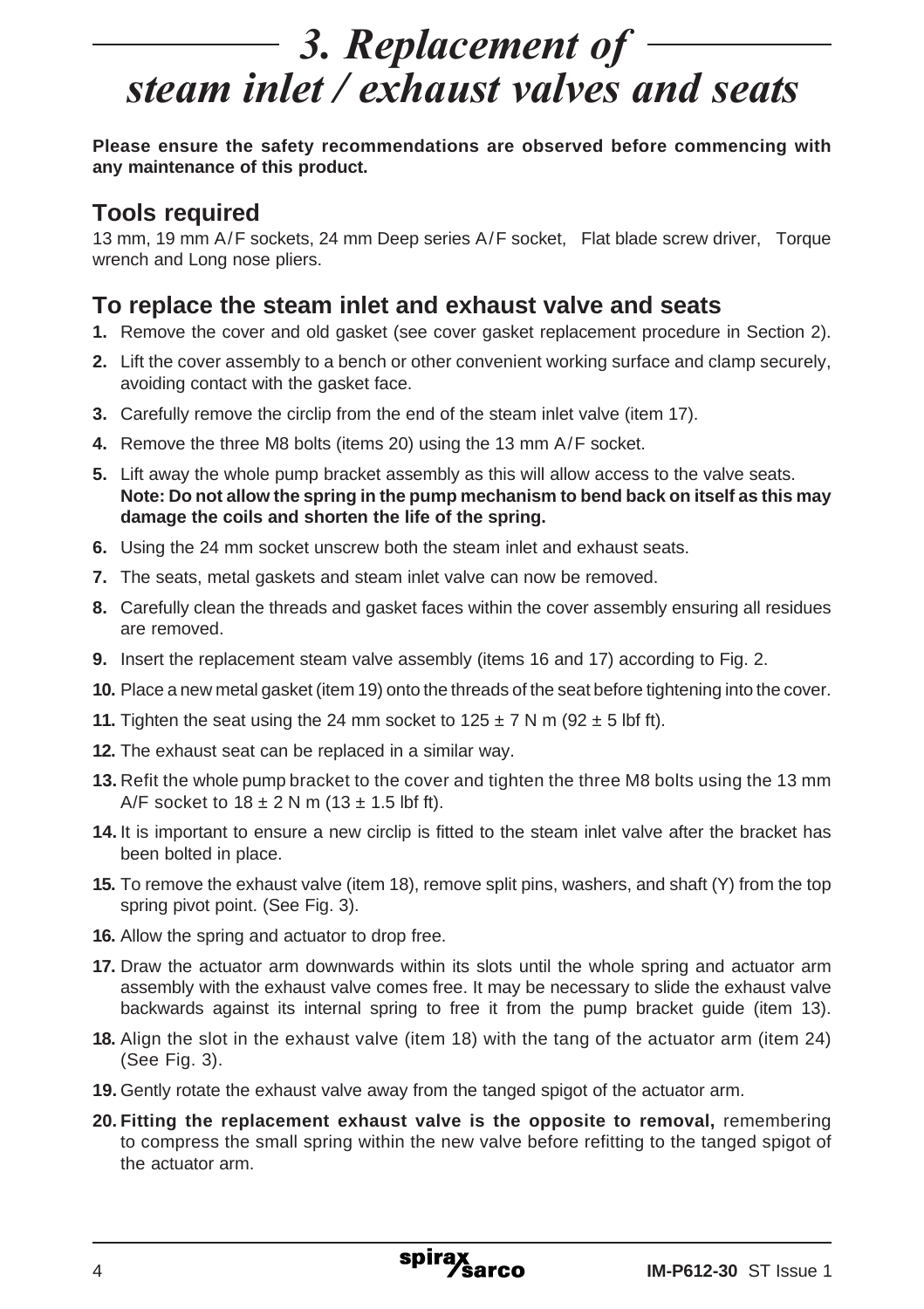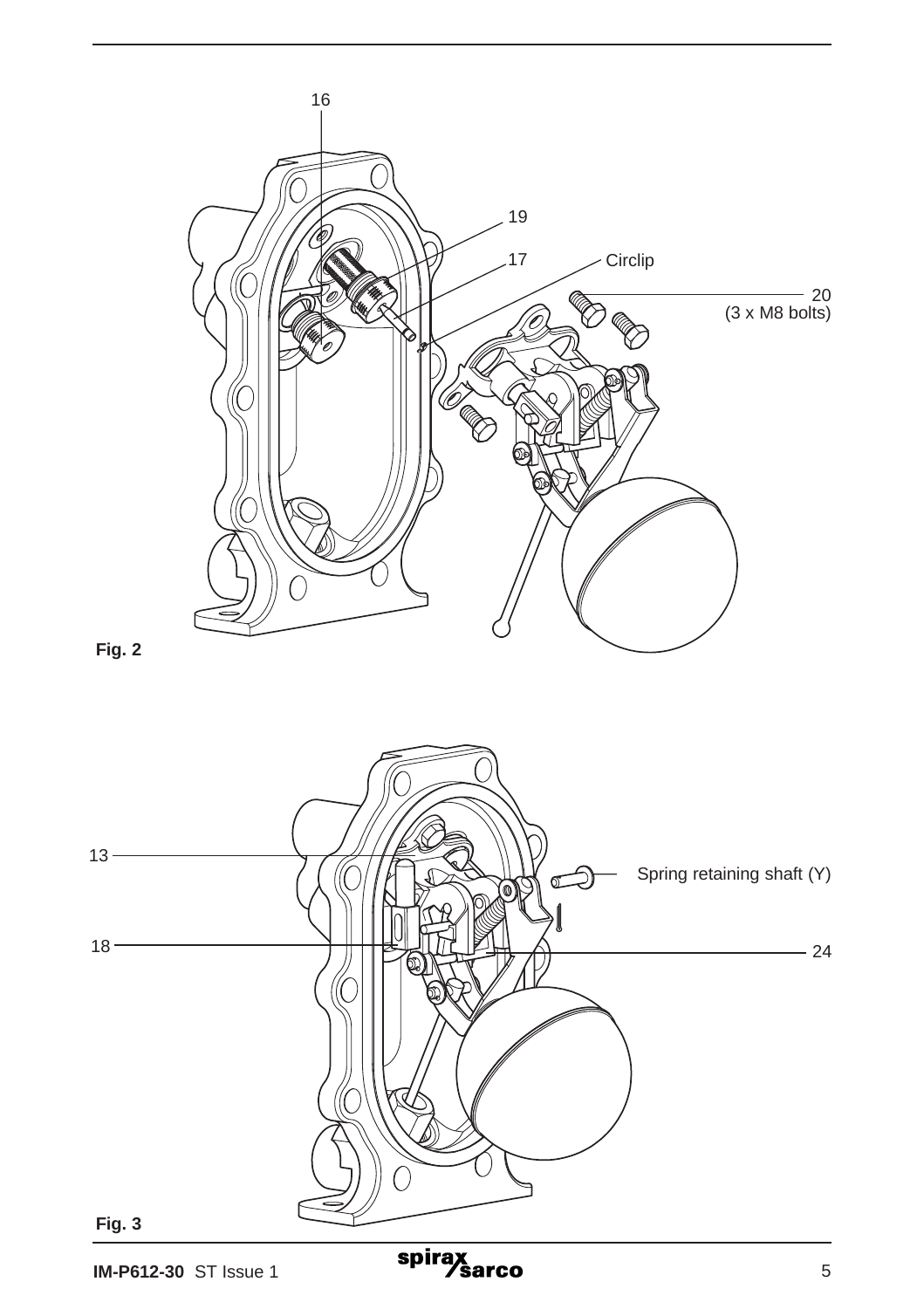- **19.** Ensure the actuator is correctly aligned and located within the slots of the pump bracket (item 13).
- **20.** Once this is correctly located, ensure the exhaust valve can slide easily within its guides.
- **21.** Always use new split pins and washers when refitting the spring retaining shaft (Y) (30 mm long).
- **22.** Check that the mechanism snaps over and opens and closes the valves by moving the float to its upper and lower limit of travel. **Note:** The valve gear has been designed to be adjustment-free, simplifying the fitting of new parts. If after assembly the mechanism does not operate correctly, check all the parts are
- **23.** With the mechanism fully assembled, refit the cover assembly to the body, ensuring the gasket faces are carefully aligned and no parts of the gasket are trapped or pinched outside the sealing areas.

assembled and aligned as per Fig. 4.

- **24.** Refit the cover bolts ensuring they are sequentially tightened in opposing pairs, gradually increasing torque to  $63 \pm 5$  N m (46  $\pm$  4 lbf ft).
- **25.** Carefully reconnect the motive steam supply and the exhaust lines to the connections marked (S) and (E) and the condensate inlet and outlet to the connections marked (IN) and (OUT). The APT10-4.5 is now ready to recommission.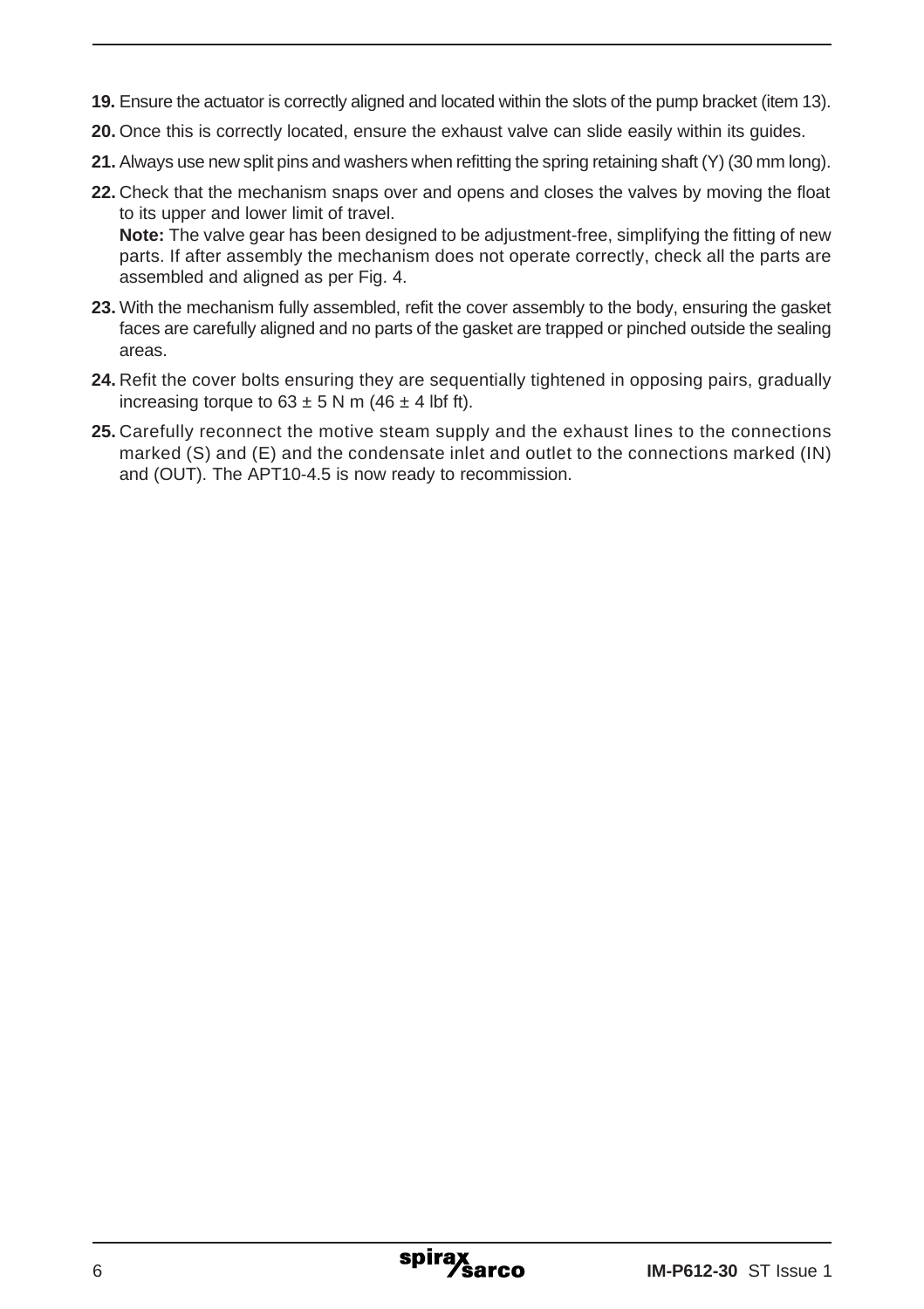